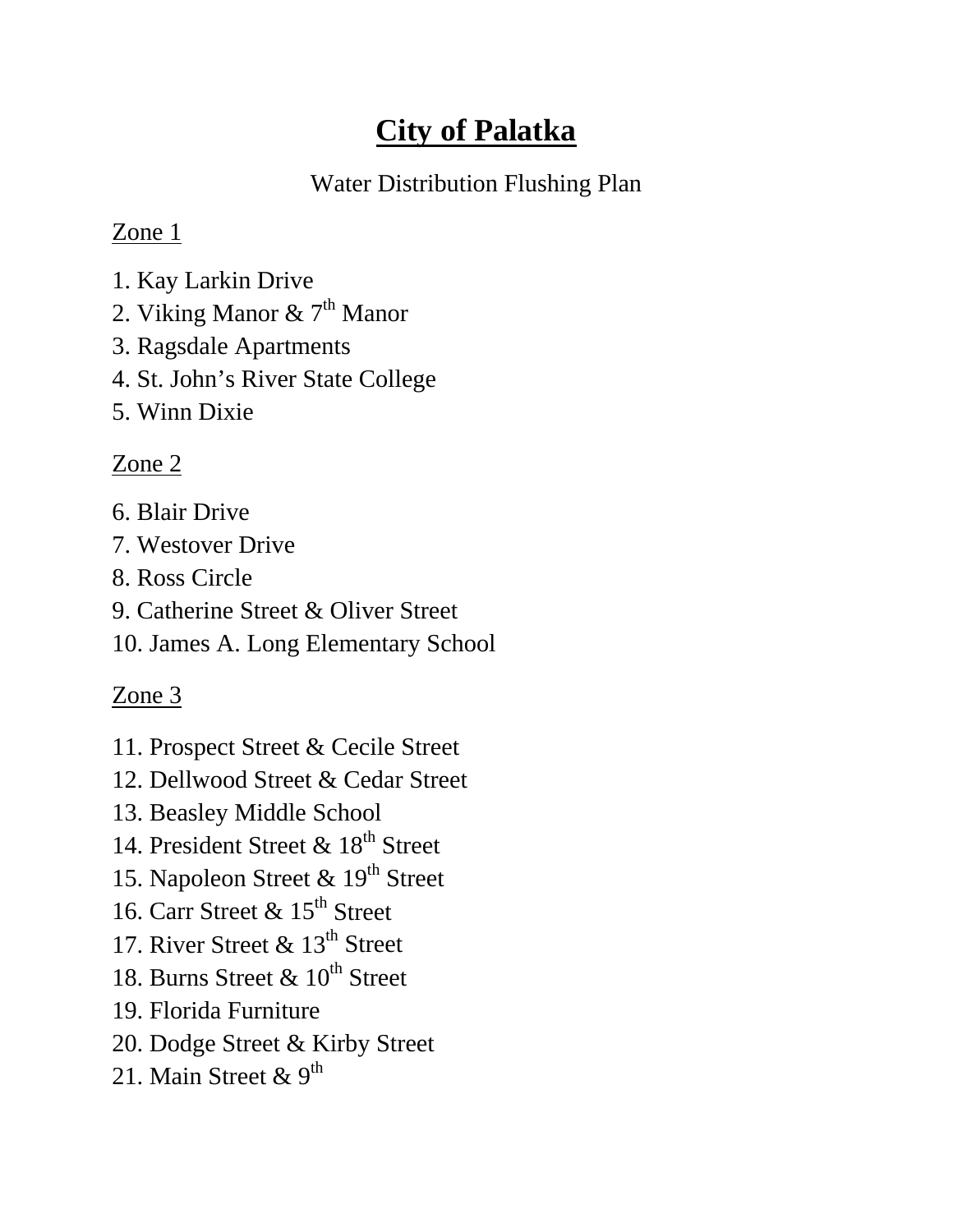#### Zone 3(cont.)

- 22.  $7<sup>th</sup>$  Street & Oak Street
- 23. 5<sup>th</sup> Street & Oak Street
- 24.  $4^{\text{th}}$  Street & Oak Street
- 25.  $1^{\text{st}}$  Street & Madison Street
- 26. 23rd Street & Olive Street
- 27. 5th Street & Main Street
- 28. 13th Street & Laurel Street
- 29. Cleveland Avenue & Diana Drive

#### Flushing Schedule

The Flush Boxes will be programmed to flush so that the flushing pattern is in a general west to east pattern. This moves the water away from the Water Plant in a progressive manner. Boxes in Zone 1 will flush 1 time per week, boxes in Zone 2 will flush 2 times per week, and boxes in Zone 3 will flush 3 times per week.

Boxes will be set to flush in the early morning hours so as not to inconvenience residents in the flushing areas. Boxes in Zone 1 will flush on Sundays, boxes in Zone 2 will flush on Mondays and Thursdays, and boxes in Zone 3 will be scheduled to flush throughout the week so as to have only three flushing during any given flushing period.

Boxes will flush for 30 to 45 minutes per event and be programmed so that no more than three are flushing at any one time. As new Flush Boxes are installed they will be inserted into the flushing schedule according to which Zone they are located in.